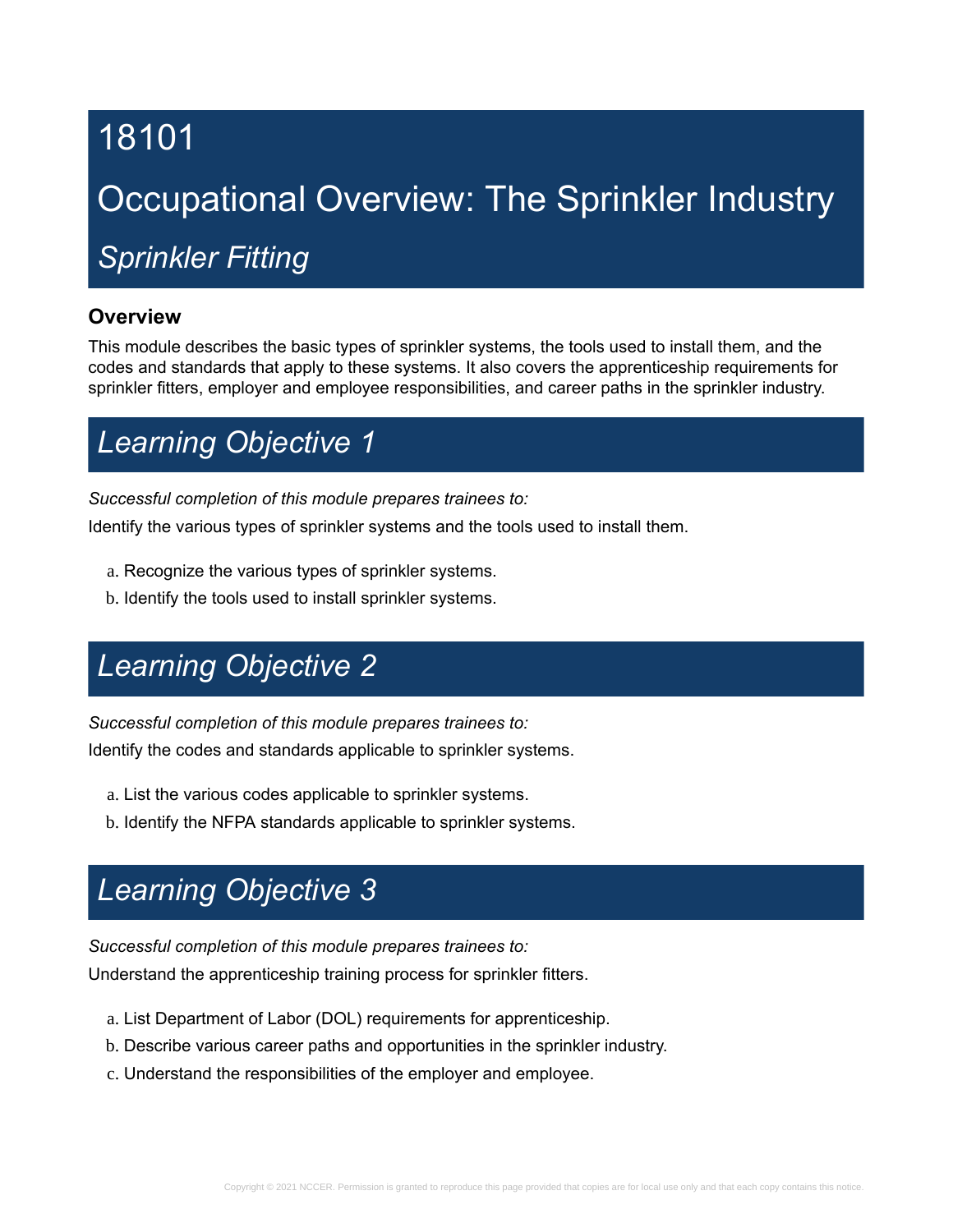d. Describe employer and employee safety obligations.

### *Performance Tasks*

This is a knowledge-based module. There are no Performance Tasks. Recommended Teaching Time: 5 hours

### **Classroom Equipment and Materials**

- Whiteboard and markers
- Pencils and paper
- PowerPoint® Presentations for Module 18101
- A variety of standard marker sizes
- Poster board
- Flip chart
- LCD projector and screen
- Computer with internet access
- Module Review answer key
- Module Examinations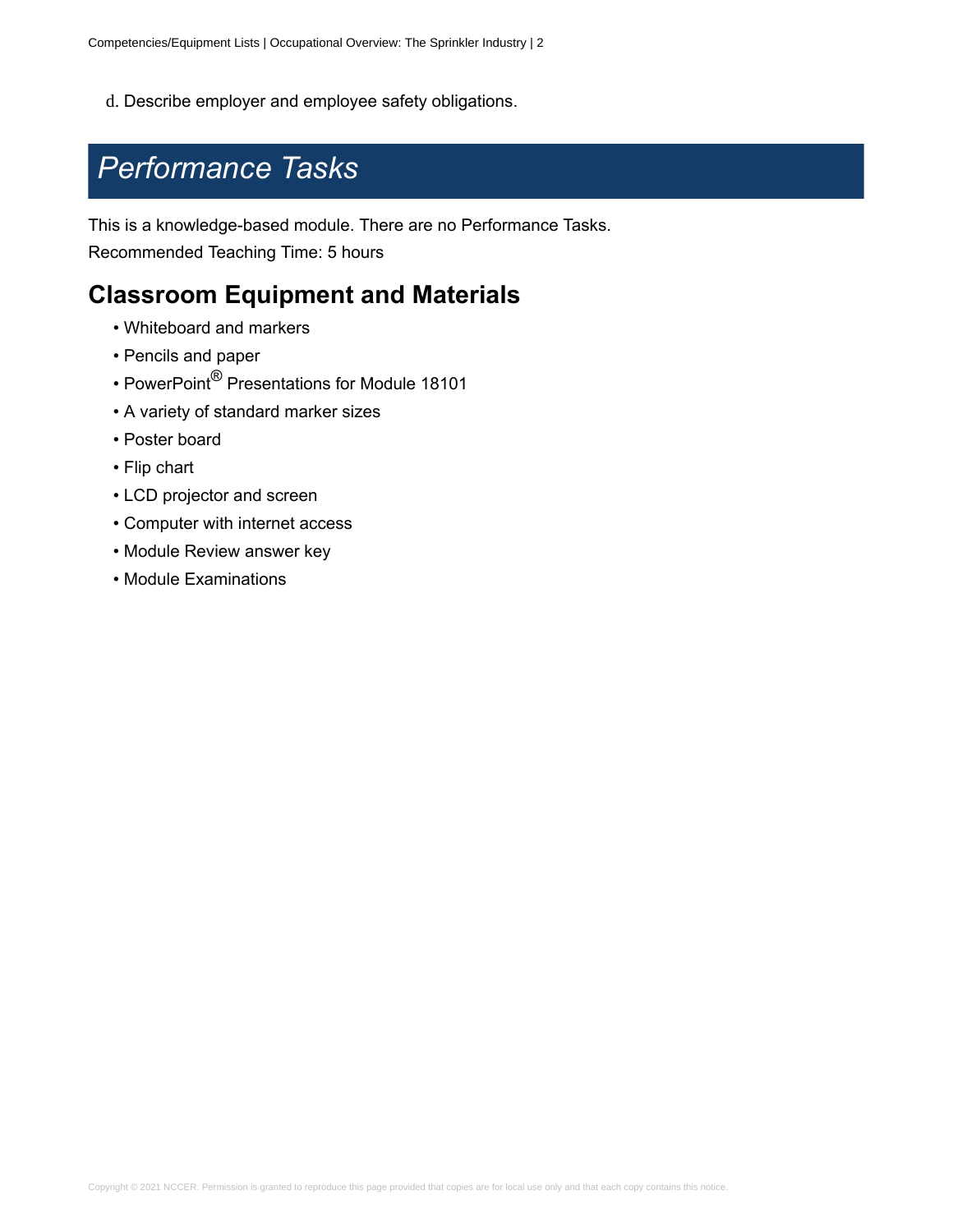# 18102

# Introduction to Components and Systems

# *Sprinkler Fitting*

### **Overview**

This module provides an overview of the four main types of sprinkler systems. It also describes testing laboratories and Listing requirements. In addition, it covers sprinkler characteristics, including thermal response, spray pattern and coverage area, orientation, K-factor ratings, and temperature ratings. It also describes various types of piping, valves, and pumps.

# *Learning Objective 1*

*Successful completion of this module prepares trainees to:*

Identify the operation of the four main types of sprinkler systems.

- a. Trace the sequence of operation through a wet pipe sprinkler system.
- b. Trace the sequence of operation through a dry pipe sprinkler system.
- c. Trace the sequence of operation through a preaction sprinkler system.
- d. Trace the sequence of operation through a deluge sprinkler system.

# *Learning Objective 2*

*Successful completion of this module prepares trainees to:*

Identify the nationally recognized testing laboratories that are used to evaluate sprinkler system components.

- a. Define the terms related to sprinkler codes and standards.
- b. Identify the Listing agencies that test and certify sprinkler system components.

# *Learning Objective 3*

*Successful completion of this module prepares trainees to:*

Identify common sprinklers and their operating characteristics.

a. Identify sprinkler orientations and spray patterns.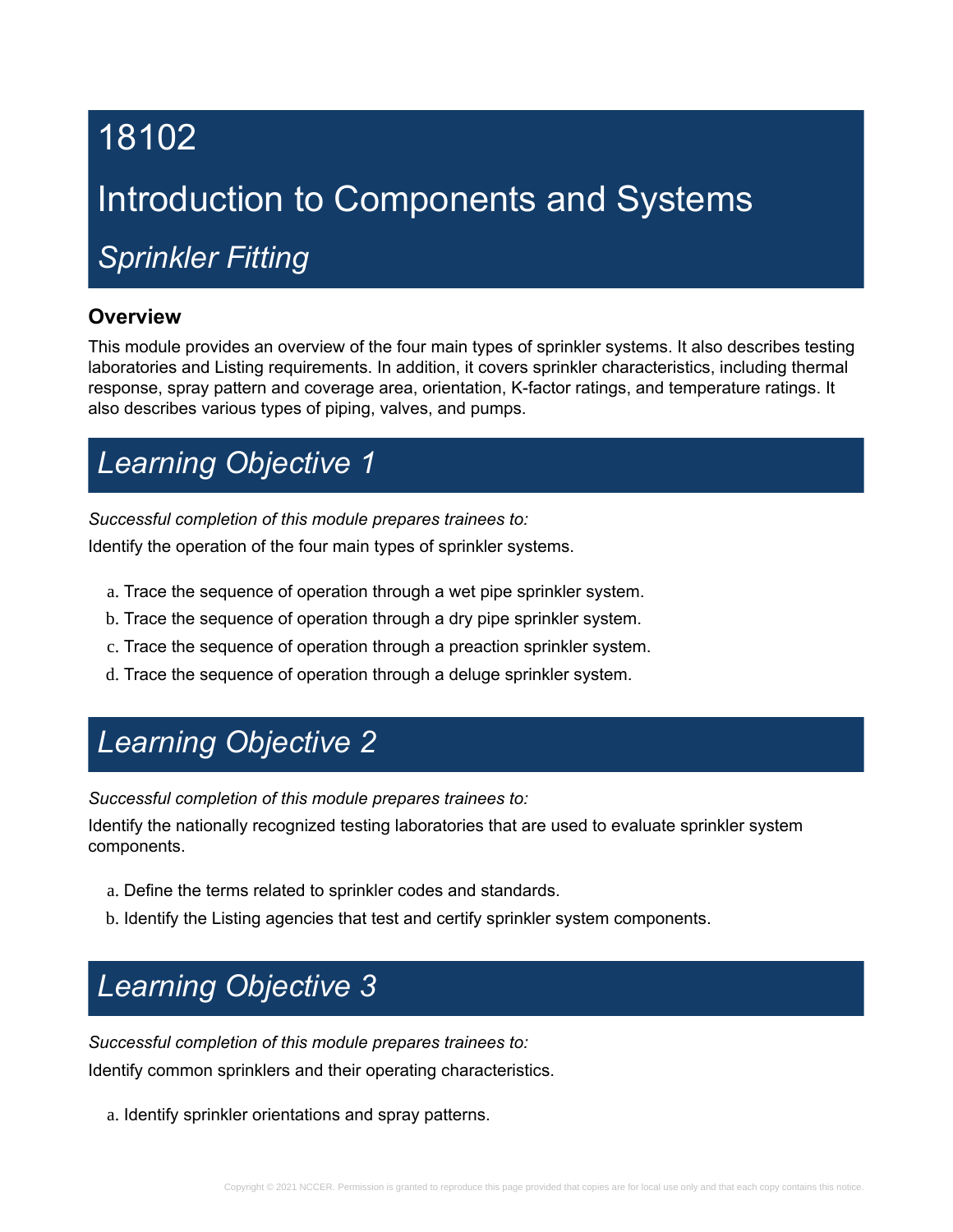b. Identify various sprinkler characteristics.

# *Learning Objective 4*

*Successful completion of this module prepares trainees to:* Identify different types of piping, valves, and fire pumps.

- a. Describe the installation requirements for various piping systems.
- b. Identify sprinkler system valves and waterflow switches.
- c. Describe the purpose of fire pumps.

## *Performance Tasks*

This is a knowledge-based module. There are no Performance Tasks. Recommended Teaching Time: 10 hours

### **Classroom Equipment and Materials**

- Whiteboard and markers
- Pencils and paper
- PowerPoint® Presentations for Module 18102
- A variety of standard marker sizes
- Poster board
- Flip chart
- LCD projector and screen
- Computer with internet access
- Module Review answer key
- Module Examinations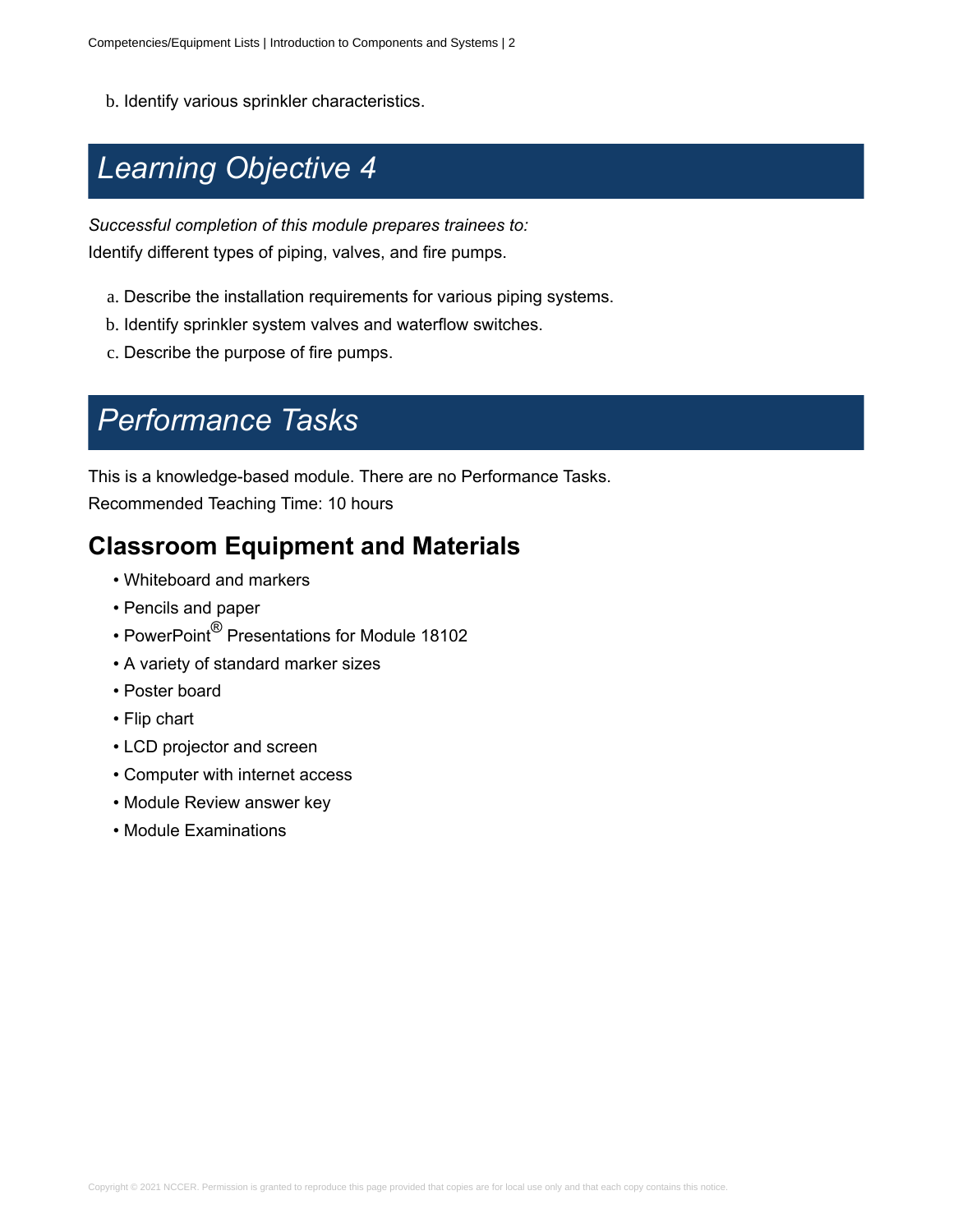# 18103 Steel Pipe and Fittings

# *Sprinkler Fitting*

### **Overview**

This module describes the steel pipe used in sprinkler systems, including pipe types, schedules, and sizes. It also covers common methods of end preparation, including cutting, reaming, grooving, and threading pipe. Various types of grooved, threaded, flanged, and plain-end fittings are described, along with the installation methods and applications of each type.

# *Learning Objective 1*

*Successful completion of this module prepares trainees to:*

Size and select steel pipe.

- a. Identify pipe sizes.
- b. Identify schedules and wall thicknesses.
- c. List pipe manufacturing processes.
- d. Identify ASTM International piping standards.

# *Learning Objective 2*

*Successful completion of this module prepares trainees to:*

Prepare pipe for fittings.

- a. Recognize the tools used when cutting and reaming pipe.
- b. Cut and ream pipe.

# *Learning Objective 3*

*Successful completion of this module prepares trainees to:* Groove pipe and install grooved fittings.

a. Identify types of grooved connections.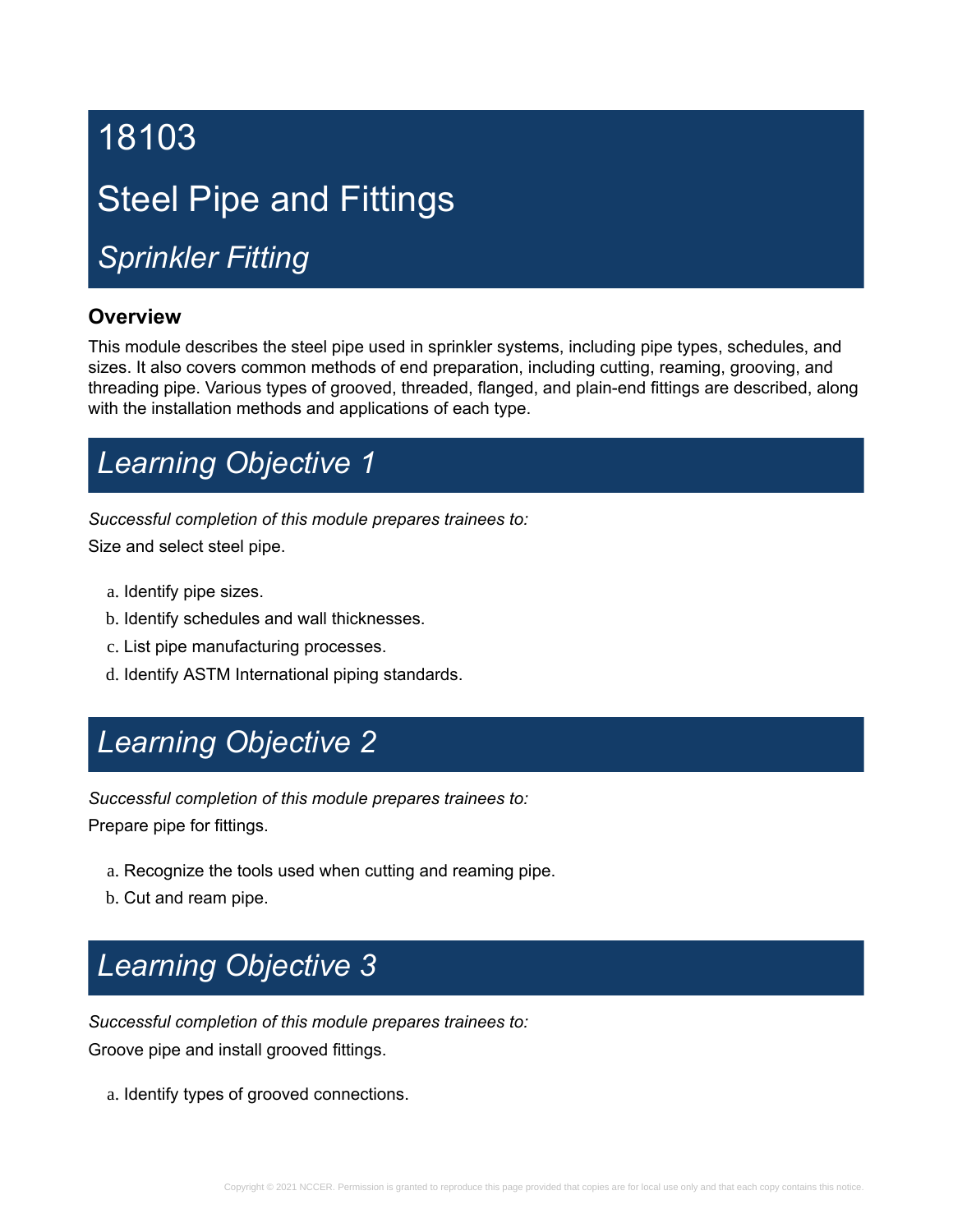- b. Recognize the tools used when grooving pipe.
- c. Identify and install grooved fittings.

## *Learning Objective 4*

*Successful completion of this module prepares trainees to:*

Thread pipe and install threaded fittings.

- a. Identify types of threads.
- b. Recognize the tools used when threading pipe.
- c. Thread pipe.
- d. Identify and install threaded fittings.

# *Learning Objective 5*

*Successful completion of this module prepares trainees to:*

Select and install flanged fittings.

- a. Identify flanged fittings and their applications.
- b. Install flanged pipe fittings.

# *Learning Objective 6*

*Successful completion of this module prepares trainees to:*

Identify the applications of plain-end pipe fittings.

- a. Identify plain-end fittings with grippers and their applications.
- b. Identify press-fit fittings and their applications.

- 1. Identify the correct pipe size and schedule for a given application.
- 2. Cut and ream pipe.
- 3. Groove pipe and install grooved fittings.
- 4. Thread pipe and install threaded fittings.
- 5. Install flanged fittings using the proper bolt tightening sequence.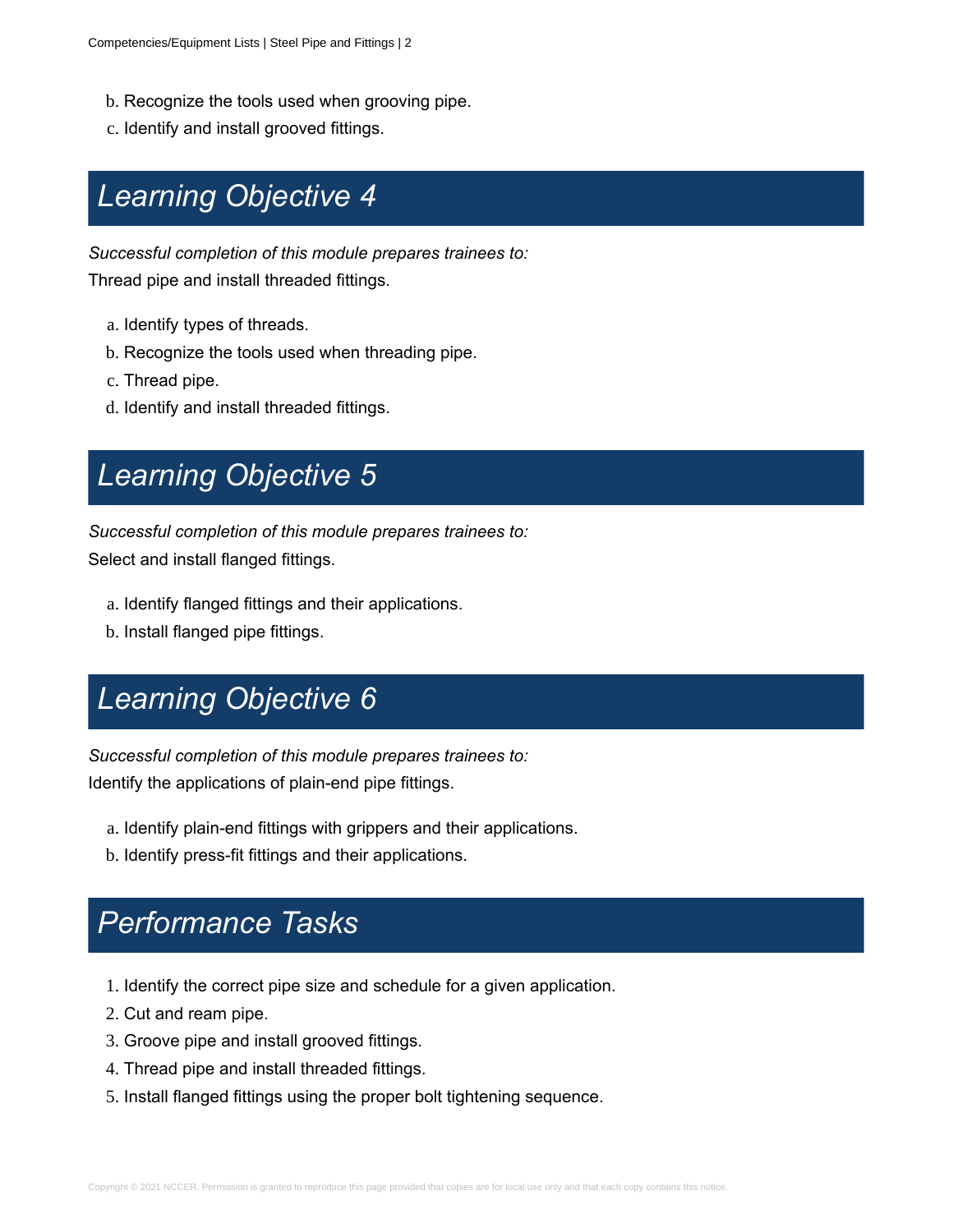Recommended Teaching Time: 20 hours

### **Classroom Equipment and Materials**

- Whiteboard and markers
- Pencils and paper
- PowerPoint® Presentations for Module 18103
- A variety of standard marker sizes
- Poster board
- Flip chart
- LCD projector and screen
- Computer with internet access
- Module Review answer key
- Module Examinations

### *Performance Task 1*

- A table of steel pipe dimensions and schedules
- Paper
- Writing utensil
- Performance Profile sheets

#### *Performance Task 2*

- Lengths of steel pipe
- A pipe vise
- Pipe cutters
- Hand reamer
- Thread cutting oil
- A shop towel
- Appropriate PPE
- Performance Profile sheets

- Lengths of pipe
- Grooved fittings
- Lubricant, as needed
- Wrench
- Cut groover and/or roll groover
- Appropriate PPE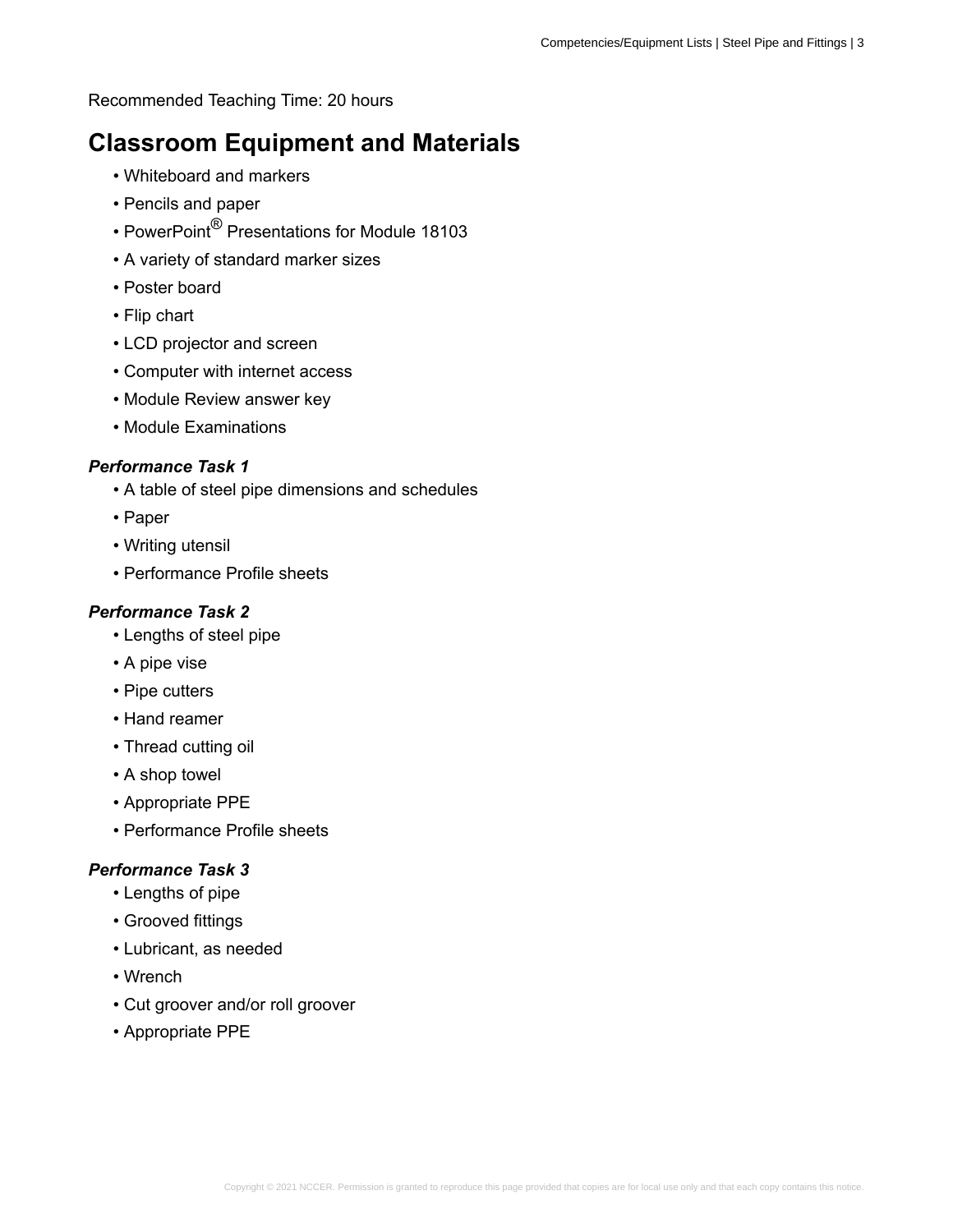• Performance Profile sheets

#### *Performance Task 4*

- Power threading machine and/or manual pipe threader
- Selection of die heads
- Lengths of pipe
- Thread cutting oil
- Shop cloth
- Floor pipe stand or support (optional depending on pipe length)
- Assorted threaded fittings
- Pipe wrench
- Appropriate PPE
- Performance Profile sheets

- Gaskets
- Drift pin
- Bolts and nuts
- Assorted flanges
- Torque wrench
- Lubrication, as needed
- Appropriate PPE
- Performance Profile sheets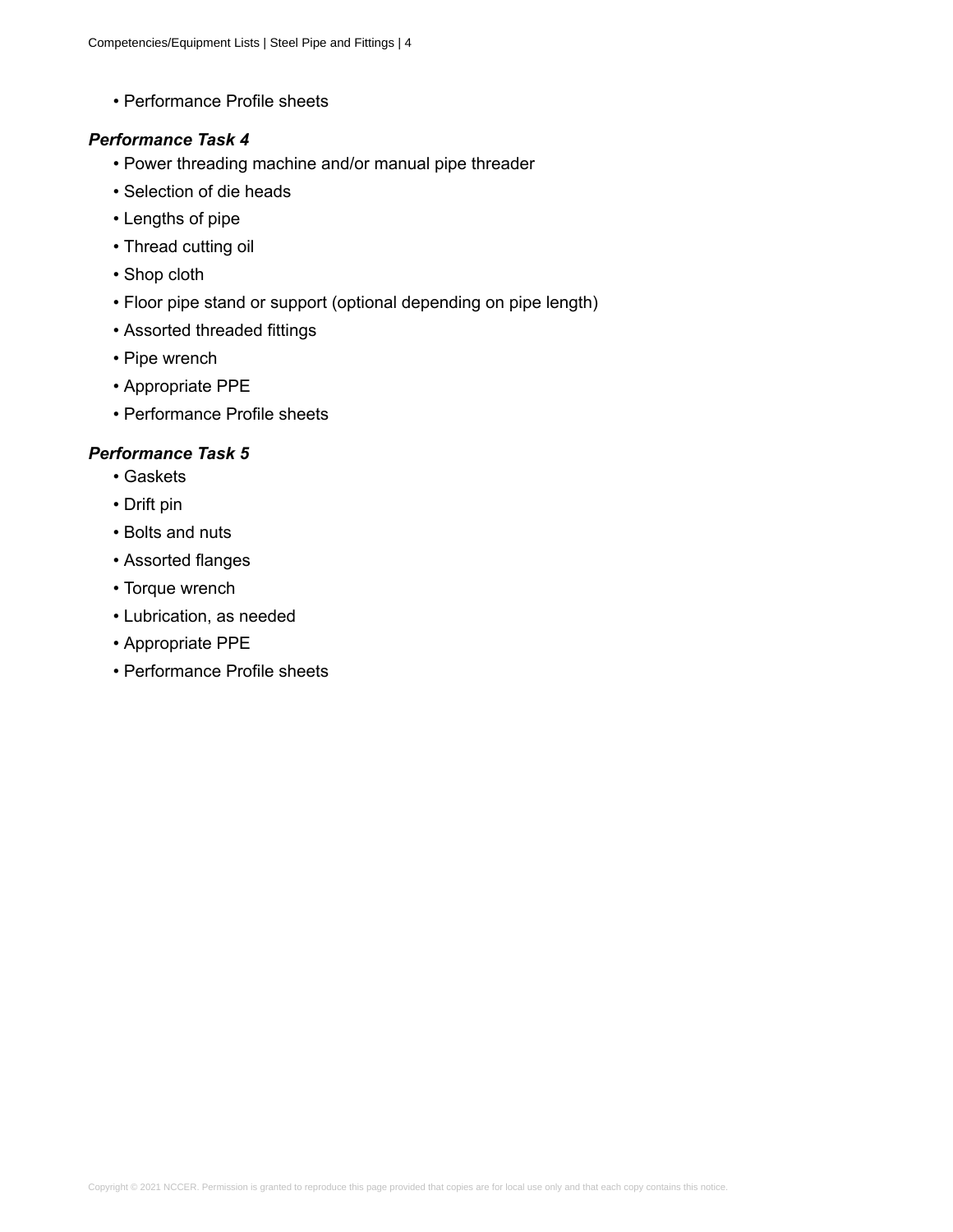# 18104 CPVC Pipe and Fittings

# *Sprinkler Fitting*

### **Overview**

This module covers the special type of chlorinated polyvinyl chloride (CPVC) pipe and fittings used in sprinkler systems. It also describes the procedures for cutting, beveling, cleaning, and joining CPVC pipe and fittings, and provides an overview of how to test the installed sprinkler system.

# *Learning Objective 1*

### *Successful completion of this module prepares trainees to:*

Size and select chlorinated polyvinyl chloride (CPVC) pipe.

- a. Identify CPVC pipe characteristics.
- b. Identify the Listed applications of CPVC pipe.
- c. Describe the storage and handling requirements for CPVC pipe.
- d. Describe the protection requirements for CPVC pipe in concealed and exposed installations.

### *Learning Objective 2*

*Successful completion of this module prepares trainees to:*

Cut and join CPVC pipe.

- a. Describe how to cut, deburr, bevel, and clean CPVC pipe.
- b. Describe the procedure for solvent-cementing CPVC pipe and fittings.

# *Learning Objective 3*

*Successful completion of this module prepares trainees to:* Install and test CPVC sprinkler systems.

- a. Identify support spacing requirements for CPVC pipe.
- b. Describe how to install sprinklers and test the system.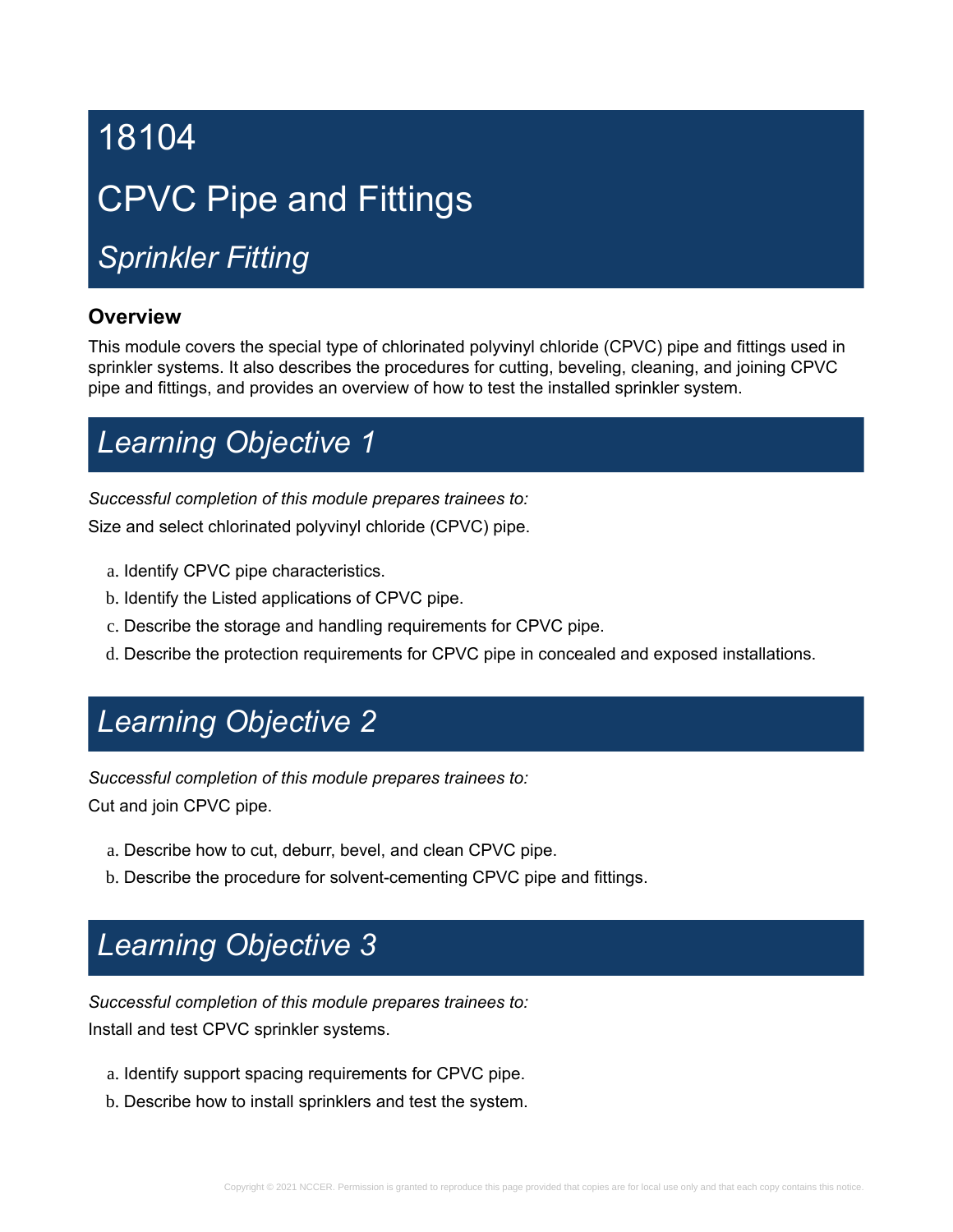c. Identify installation requirements for special applications.

### *Performance Tasks*

- 1. Cut, deburr, bevel, and clean CPVC pipe.
- 2. Join CPVC pipe and fittings.
- 3. Install CPVC pipe using the correct support spacing.
- 4. Complete a manufacturer training course for CPVC.

Recommended Teaching Time: 12.5 hours

### **Classroom Equipment and Materials**

- Whiteboard and markers
- Pencils and paper
- PowerPoint® Presentations for Module 18104
- A variety of standard marker sizes
- Poster board
- Flip chart
- LCD projector and screen
- Computer with internet access
- Module Review answer key
- Module Examinations

### *Performance Tasks 1, 2, and 3*

- Ratchet cutters, tubing cutters, fine-tooth pipe saws, or power saws
- Sections of CPVC pipe
- Reamer or deburring tool
- Outside beveling tool or inside-outside reamer
- Clean, dry shop cloths
- Solvent-cement
- Solvent-cement dauber
- Assorted fittings
- Assorted pipe hangers, supports, and associated fasteners
- Drill for installing hangers and supports
- Appropriate PPE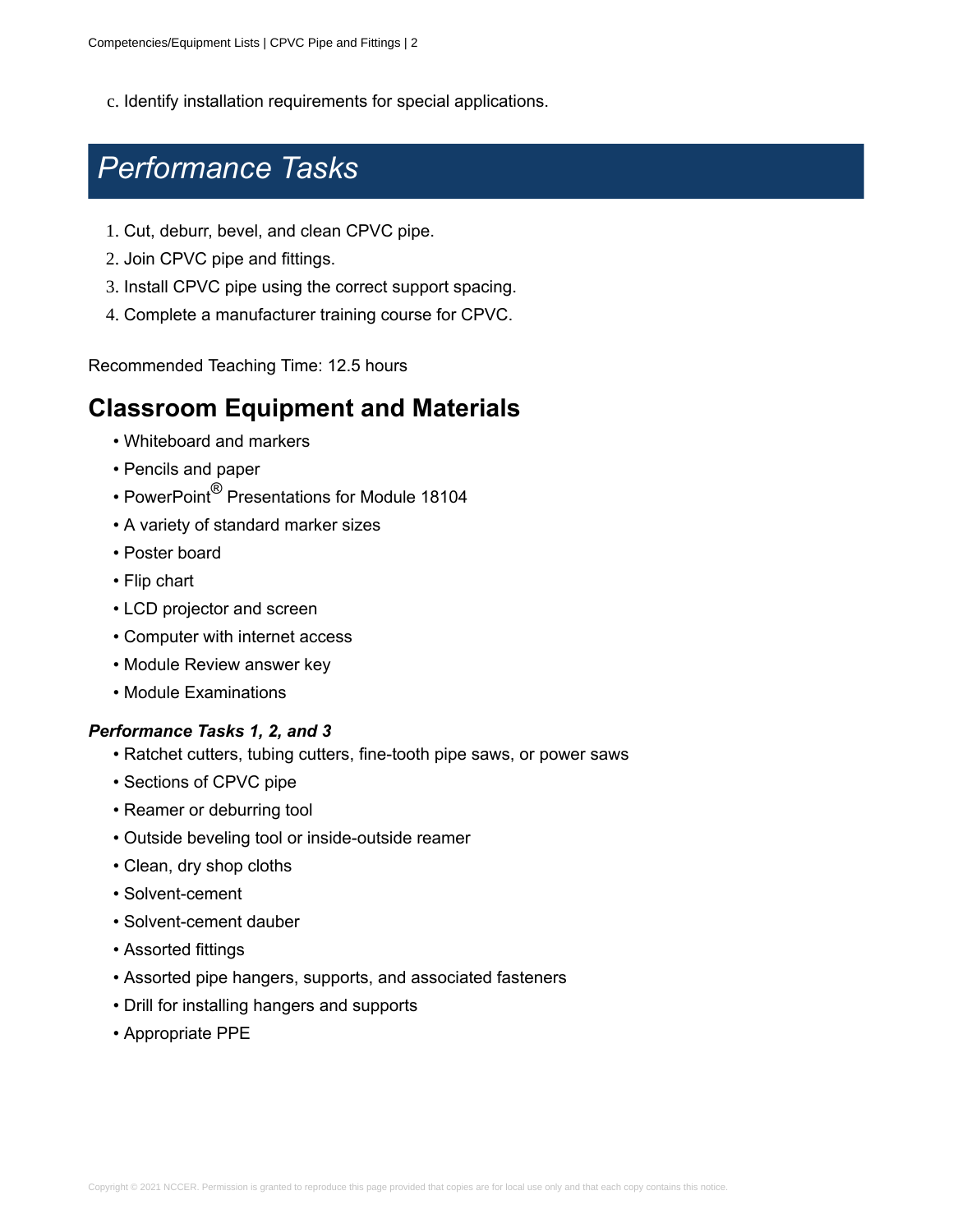• Performance Profile sheets

- A manufacturer training course for CPVC
- Materials required by course
- Performance Profile sheets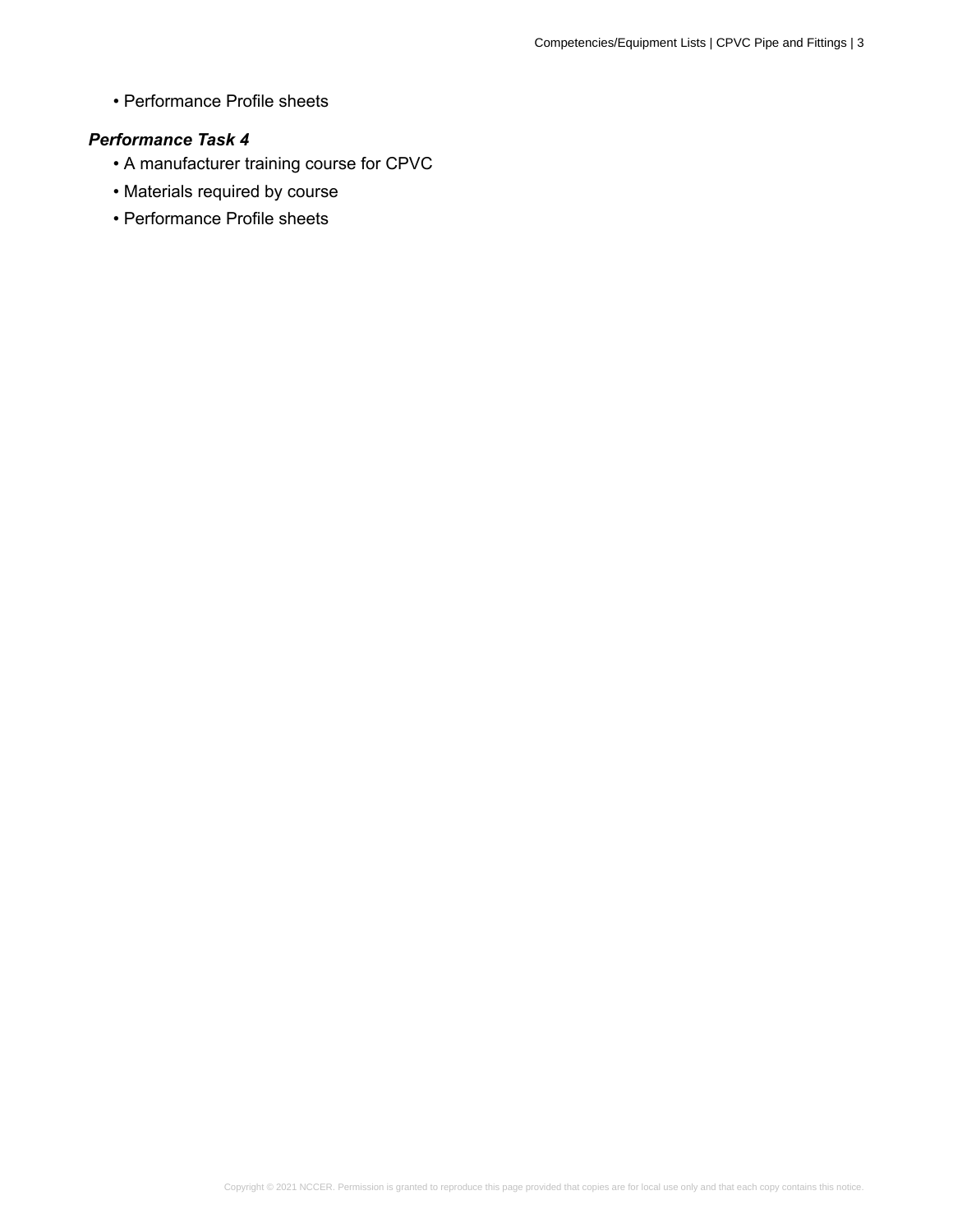# 18105

# Copper Tubing and Fittings

# *Sprinkler Fitting*

### **Overview**

This module describes the installation of copper tubing and fittings, including support spacing requirements. It explains how to measure, cut, ream, clean, and solder copper tubing. The brazing process is described, as are brazing metals, fluxes, and heating equipment. It also covers mechanical connections.

# *Learning Objective 1*

*Successful completion of this module prepares trainees to:*

Size and select copper tubing and fittings.

- a. Identify copper tubing types and sizes.
- b. Identify the fittings used with copper tubing.
- c. Explain how to cut and bend copper tubing.
- d. Identify support spacing requirements for copper tubing.

# *Learning Objective 2*

*Successful completion of this module prepares trainees to:* Describe the process for soldering copper tubing.

- a. Identify the characteristics of solder metal and fluxes.
- b. List the steps in the soldering process.

# *Learning Objective 3*

*Successful completion of this module prepares trainees to:* Describe the process for brazing copper tubing.

a. Identify the safety precautions associated with brazing.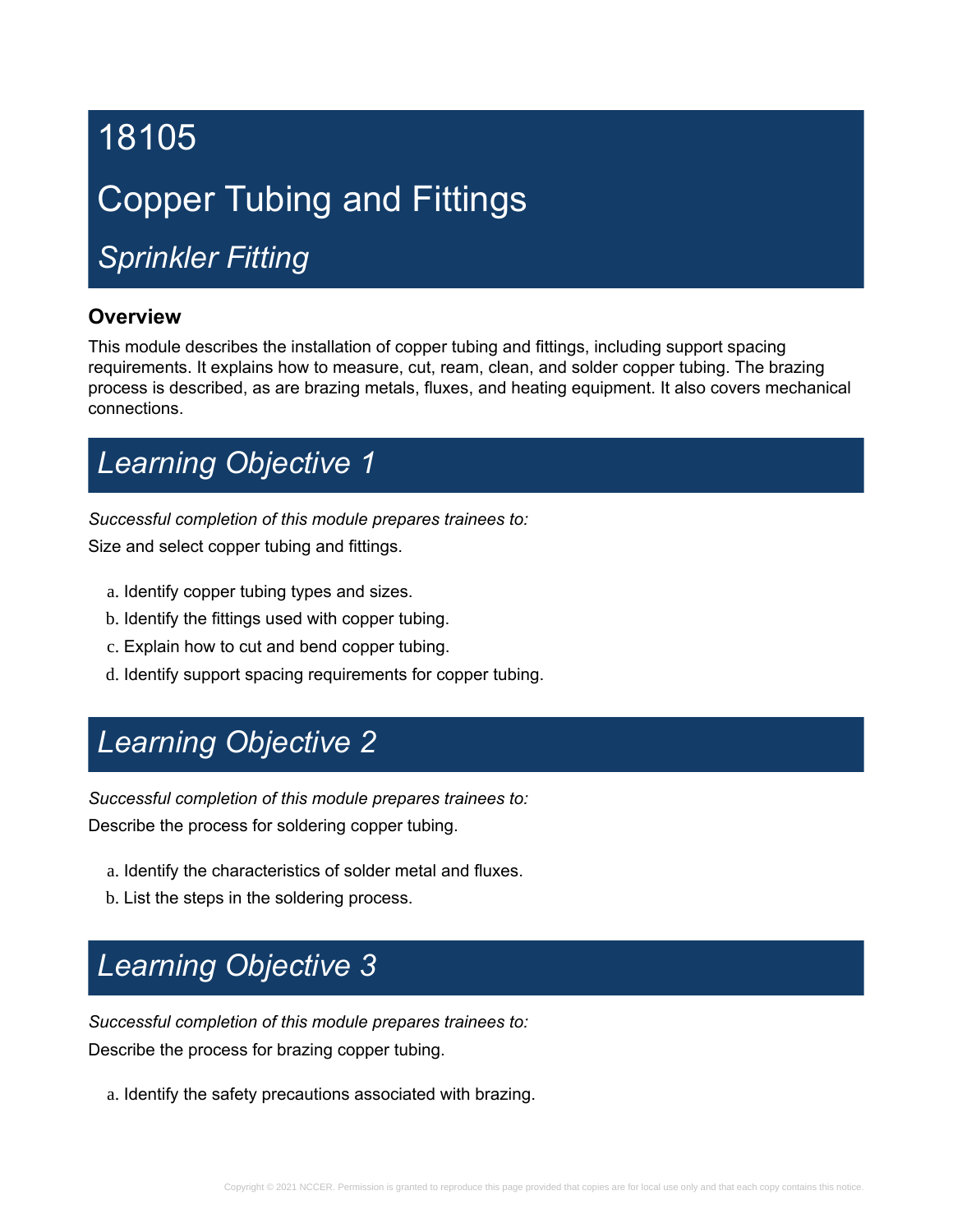- b. Identify the characteristics of brazing metal and fluxes.
- c. List the steps in the brazing process.

# *Learning Objective 4*

*Successful completion of this module prepares trainees to:* Identify mechanical connection methods for copper tubing.

- a. Explain how to install a grooved fitting.
- b. Describe how to make a press-fit connection.

# *Performance Tasks*

- 1. Identify various fittings used with copper tubing.
- 2. Cut, ream, clean, and bend copper tubing in preparation for joining.
- 3. Make a soldered joint.
- 4. Join copper using mechanical connectors.

Recommended Teaching Time: 10 hours

### **Classroom Equipment and Materials**

- Whiteboard and markers
- Pencils and paper
- PowerPoint® Presentations for Module 18105
- A variety of standard marker sizes
- Poster board
- Flip chart
- LCD projector and screen
- Computer with internet access
- Module Review answer key
- Module Examinations

- An assortment of fittings used with copper tubing, each labeled with a letter or number for reference
- Blank paper
- Writing utensil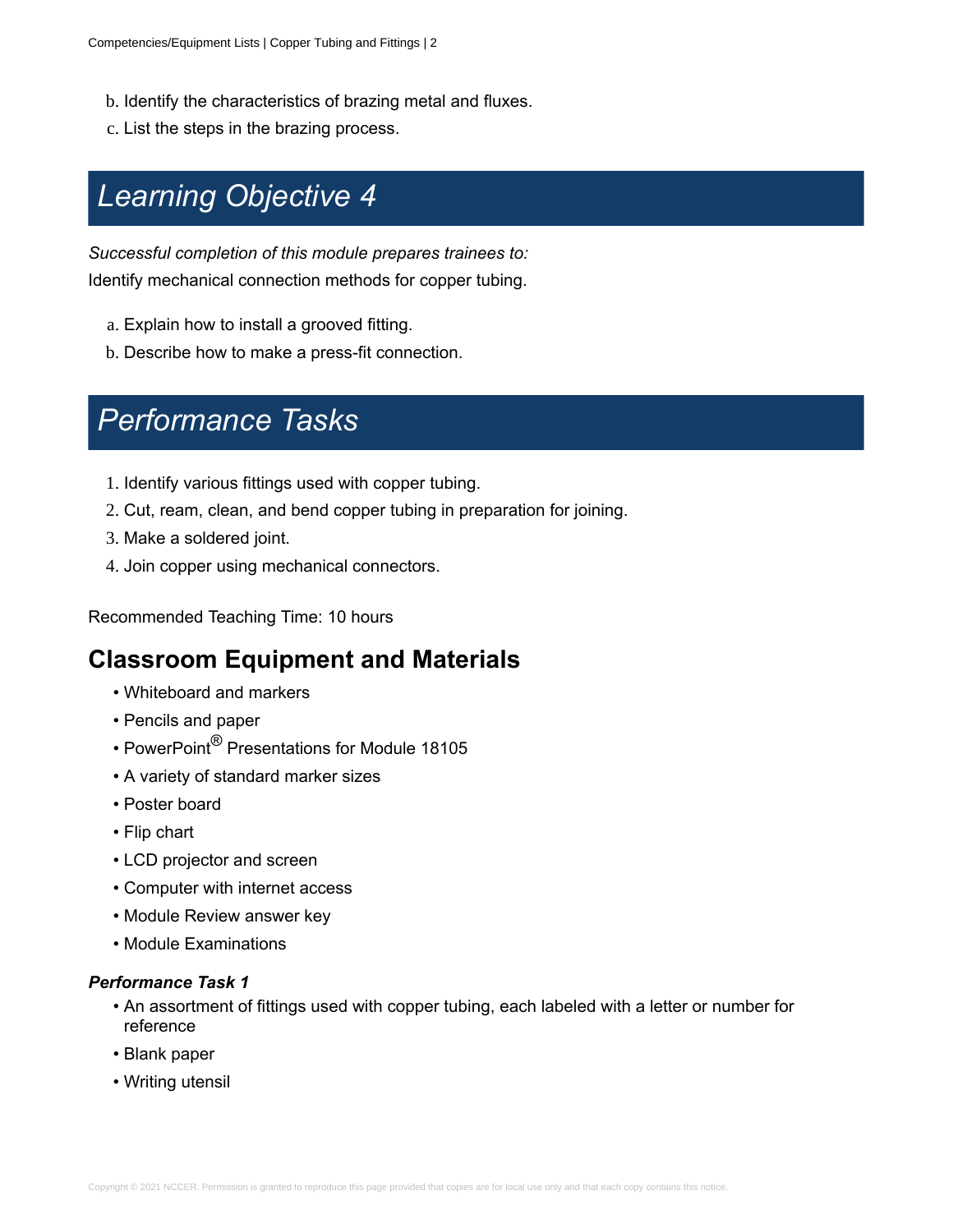• Performance Profile sheets

#### *Performance Tasks 2, 3, and 4*

- Hand-cutting tools
- Lengths of copper tubing
- Fittings
- Power saw, as required
- A reaming tool, if not present on the tube cutter
- Tube-bending springs and/or tube-bending equipment
- Abrasive cloth, abrasive pads, and a properly sized fitting brush
- Measuring tape
- Flux
- Flux brush
- Heat blocks or heat shields
- Heating equipment, such as a torch
- Solder metal
- Grooved fittings/couplings and/or compression fittings
- Battery-powered compression tool or other manufacturer-approved tools for joining copper tubing with mechanical connectors
- Appropriate PPE
- Performance Profile sheets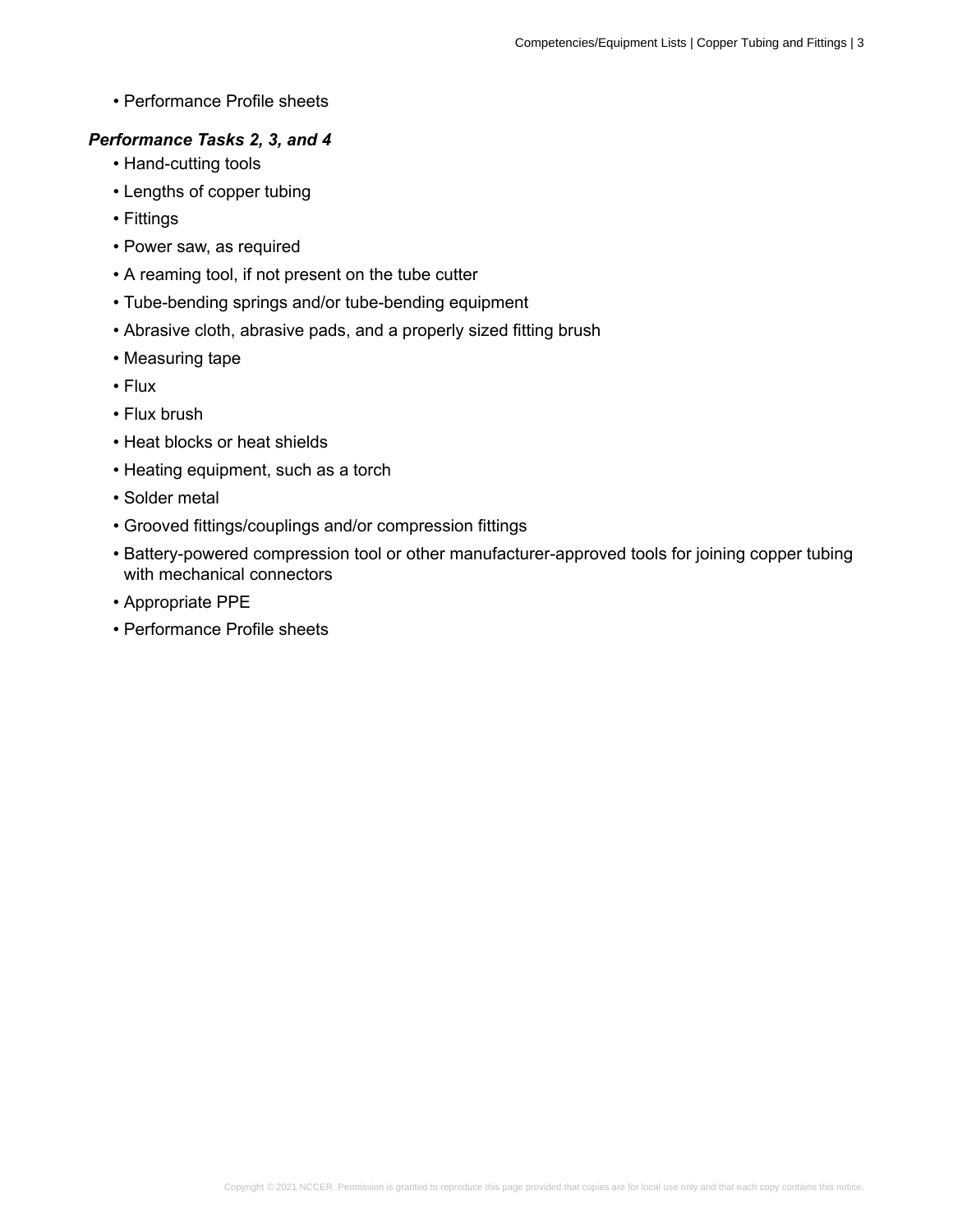# 18106 Underground Pipe

# *Sprinkler Fitting*

### **Overview**

This module describes the installation of underground piping systems. It covers ductile iron and PVC piping and components, including risers, backflow preventer assemblies, hydrants, and restraints. It also covers trench safety requirements, backfilling, and testing requirements.

# *Learning Objective 1*

*Successful completion of this module prepares trainees to:*

Describe underground piping systems and their components.

- a. Identify the types of piping used in underground fire service.
- b. Identify risers, backflow preventer assemblies, hydrants, and associated equipment.

# *Learning Objective 2*

*Successful completion of this module prepares trainees to:* Identify trench safety requirements.

- a. Describe how trenches are prepared and protected.
- b. Identify safety guidelines for working in or near trenches.

# *Learning Objective 3*

*Successful completion of this module prepares trainees to:* Describe the installation of underground piping systems.

- a. Explain how bedding is placed.
- b. Describe the methods for cutting and joining underground pipe.
- c. Explain how to install thrust blocks and restraints.
- d. Identify methods of corrosion protection for pipe and fittings.